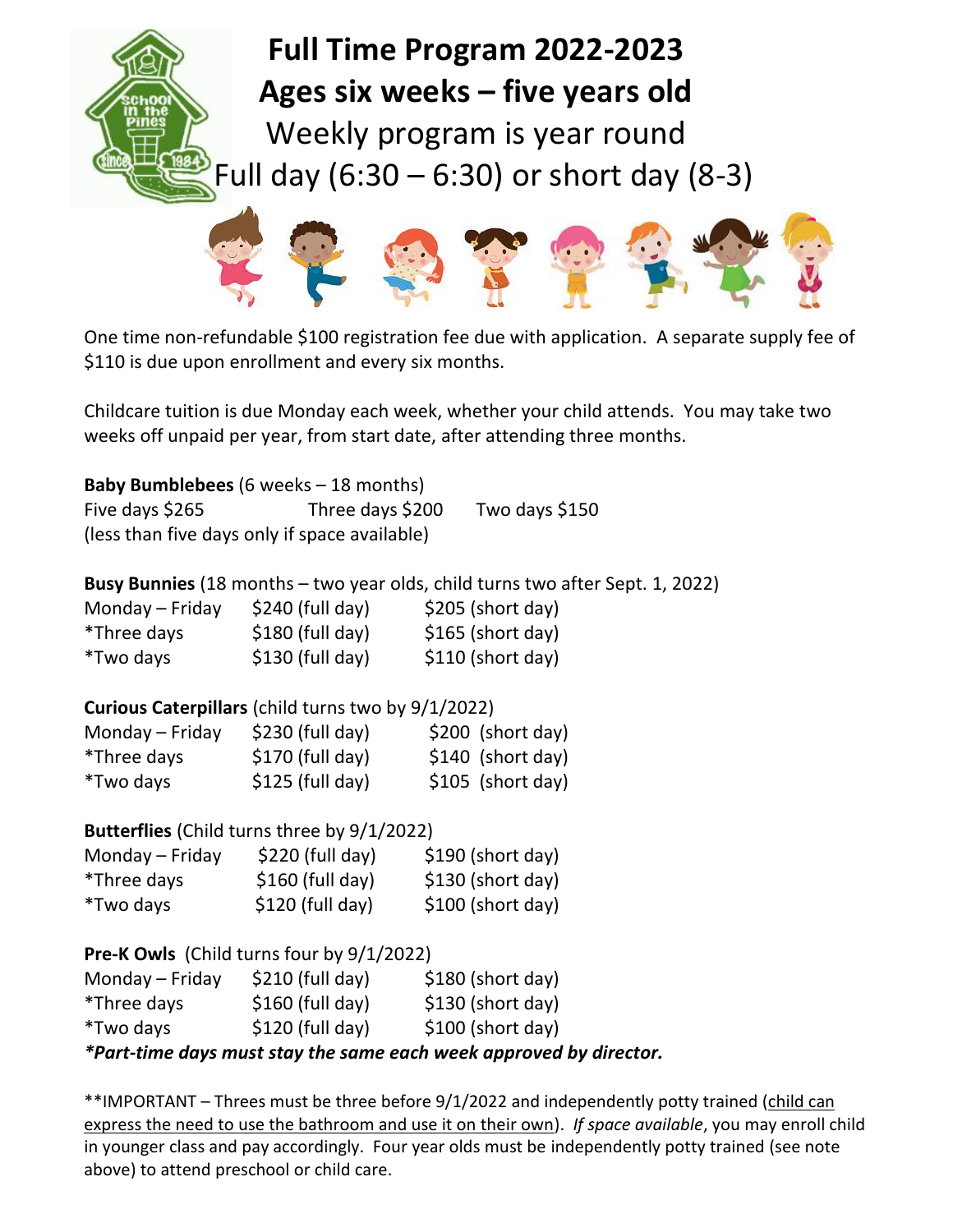## **School in the Pines – 19027 Joanleigh Drive schoolinthepines.com – 281-288-6402**

School in the Pines is owned and operated by Amanda and Joe Maisonneuve. Amanda graduated from Texas A&M with a BBA. She has extensive experience in caring for and teaching children of all ages and has been a part of School in the Pines since her parents built and opened in 1984. Joe is a graduate of the University of California with a BBA and has a strong computer and business background. Joe has been a part of School in the Pines since 1994, when he and Amanda began their premier Summer Camp. Amanda and Joe have four children, two school-age daughters, both adopted from Haiti, and two adult sons, one enjoys rock climbing/attending college in Utah and one is married with a young daughter, and working in Austin. In their free time, Amanda and Joe and the girls enjoy traveling, attending church activities, playing games, and swimming. *About our staff: all our staff are qualified, receive ongoing training, are CPR/First Aid certified, receive FBI criminal background check with fingerprints, and have recent experience teaching and caring for children.* 

**Hours/Holiday/Tuition:** We follow Klein ISD calendar for inclement weather days; however, we are open for childcare on most student holidays and school closures (not weather days). School will be closed on major holidays, July 4<sup>th</sup>, Labor Day, Thanksgiving Thursday and Friday, Christmas Eve and Day, New Year's Day, Good Friday, and Memorial Day. Tuition due each Monday for that week, late fee of \$20/day starts Wednesday. Tuition is never discounted for student holidays/weather days, sickness, or vacation. Cash, credit/debit cards and checks accepted. Return check fee is \$35. Children do not participate in field trips.

**Enrollment:** Application must be complete and signed, agreeing you have received informational policies. All notifications, including policy changes, will be done by email. Medical forms due before first day of school. Vaccinations are required, and must be current and documented. Children turning four by Sept. 1, 2022 must have vision/hearing test. TB test requirements are set by health dept. and not required at this time. Discipline/guidance policy included in enrollment packet.

**Drop off/Pick up:** Parents will walk children in and out of school. Children will only be released to parent or other adult listed on application. ID will be required for person other than parent to pick up. Arriving after 3:00 (short day) or 6:30 will result in a late fee of \$15 per fifteen-minute increment.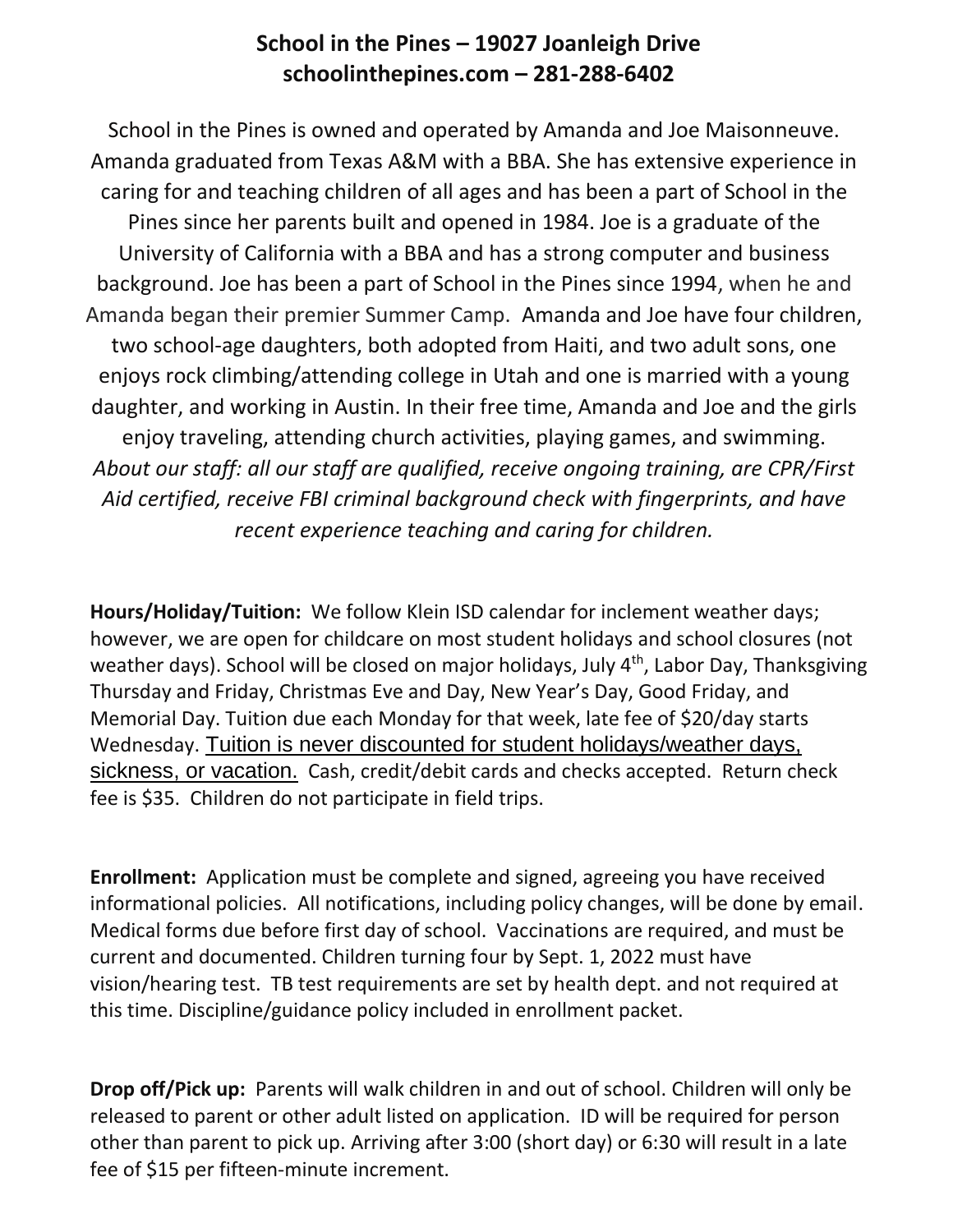**Visits/Concerns:** Parents are welcome to view their child's classroom at any time. To address specific concerns, please phone or email the school to speak with director. If needed, child's teacher will follow up. Emails and phone calls are almost always answered the same day.

**Items at School/Clothing:** Please label everything, lunch box, backpack, sipper cups, jacket, etc. to avoid lost items. Toys should be left at home, as they can become easily damaged or lost. A small security item is fine for young children. Dress your child in comfortable play clothes they can easily remove to use the bathroom or for diaper change. Overalls, onesies, and belts are difficult for potty and diapering. Remember we will be exploring outdoors, doing crafts, and may get messy. Sandals, flip flops and cowboy boots are dangerous for our playground. **Please wear Velcro or slip-on sneakers (no laces) and socks**. Send your child a backpack daily, and a complete change of clothes including socks and shoes.

**Diapers/wipes:** Children in diapers or pullups should bring a large supply of their own diapers/wipes to school upon enrollment. We will label all items with your child's name/initials and inform you when more are needed. You may send replacement wipes to go in original container.

**Health/medication:** Children may not attend school if they have signs of a contagious nature: fever, fever w/rash, two or more bouts of diarrhea or vomiting, lethargy, or abnormal breathing. Children may not come back to school until feverfree (without medication) 24 hours, and otherwise symptom free. Parents will be called to pick up a sick child. We will inform (to the best of our ability) parents of communicable diseases that could affect your child. If your child is injured at school, we will inform you in writing, by a phone call, or both. Prescription medicine may be given at lunchtime only, with proper documentation (ask at front desk). Twice a day antibiotic should be given at home. Over the counter pain reliever and cold medicine will not be given. Children should stay home if they are taking these. Sunscreen or bug spray may be brought to school and labeled with child's name, to be administered by teacher or child (school age only).

**Outside play/naps:** All children will play outside daily, weather permitting. Children may not stay inside due to injury/illness. If child is too sick to be outside, they should stay home. Please send a warm coat or jacket with your child, on cold days. If attending summer camp, we will play in small splash/wading pools.